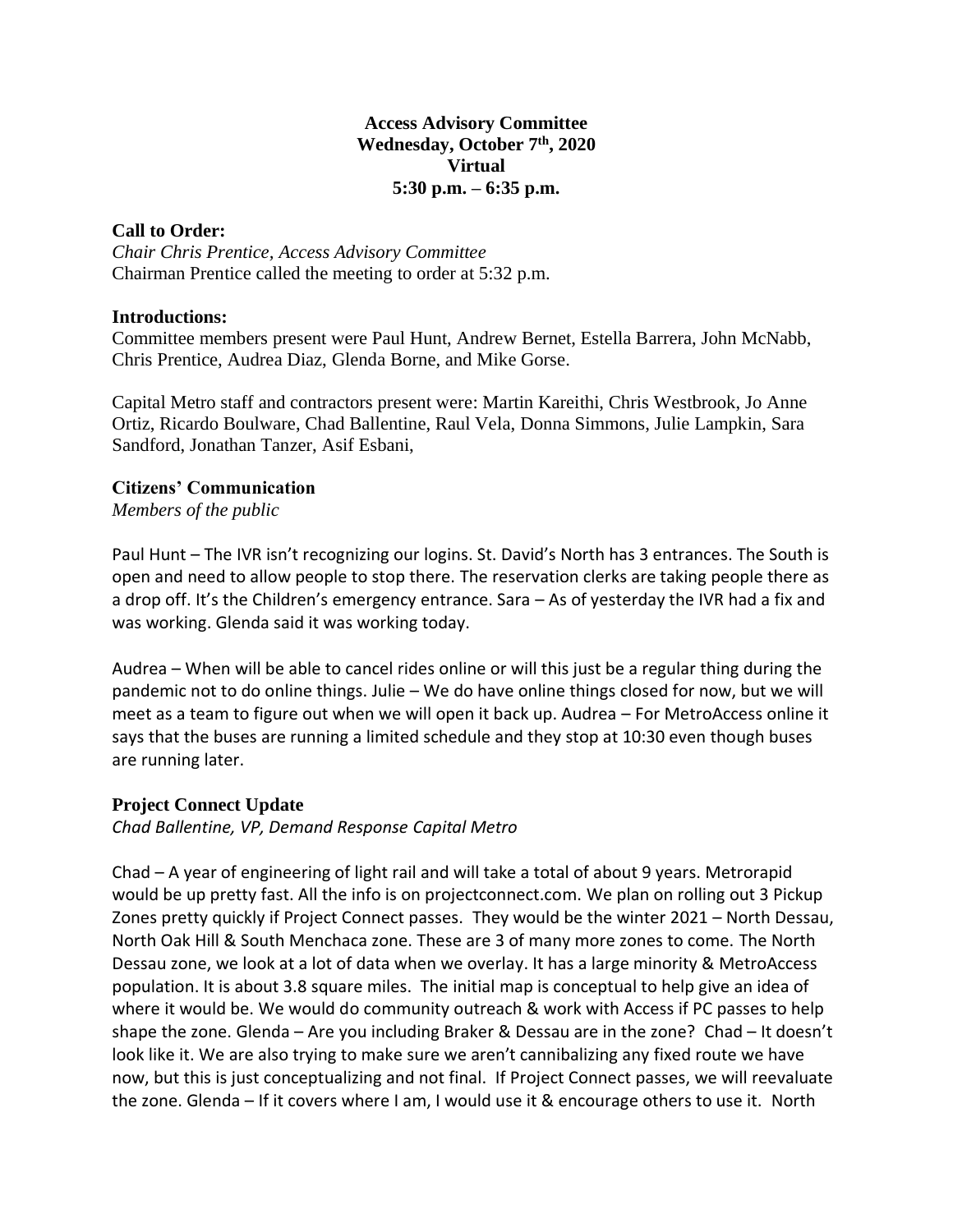Oak Hill would be south of the "Y". This area has a high minority population as well as 7% poverty rate in this zone. This area has been hard for fixed route due to the road network & lack of sidewalks. It also connects to the Park & Ride in the area. Glenda – That one is pretty far south isn't it? Chad – Yes, it is. South Menchaca – This connects to our services on Slaughter Ln. this is also a very disconnected area of town. This area has greenbelts as well as another difficult road network. One additional area we are looking at is the Southeast area of town (Del Valle, Hwy 130, 71, etc.). With development being so spread out it makes it hard for Pickup, also it is chopped up so it's in & out of our service area so we would have to work with Travis County on it. It is a high minority area and with Tesla, HEB and others looking to come there we are keeping it on our radar. It won't be ready in early 2021 but it's something we are studying. Chris – What is the contingency plans of Project Connect fails? Chad – The plan is if it doesn't pass, we won't have any of the finances to do any of the expansions that we have. If it doesn't pass, we will be an as is system and have to work with what we have.

### **Eligibility Update**

*Sara Sanford Manager, Paratransit Eligibility and Customer Service*

Sara gave a high-level history of the eligibility process. We do a 4-year eligibility process, the industry standard is 1-3 years. We are little longer than most of our peers, but we feel like we have something we can stand behind for our recertifications. Eligibility isn't based on disability alone, based on current functional abilities. In person process suspend in mid-March 2020 to reduce risk to potentially vulnerable clients. Staff still comes in to do mailing, but the majority of eligibility is through a paper process. To clear some misinformation, we have been looking up to 120 days to automatically extensions during this covid pandemic. There hasn't been any backlog of applications. We process everything typically between 1-2 days of receiving information. Our biggest challenge is how do we move forward. We are monitoring stage levels to see when we can safely return to in person operations. Our facility has been renovated. We opened new doors & better ventilation. We will have to adjust scheduling when we return, look at longer periods, maybe some weekends when we return. We are looking at new technologies that are out there & looking at more paperless process to help streamline our process. A lot of our peers in the industry have been referred to us to see how we are doing things. Estrella -Any sense on any kind of backlog that you may anticipate? Sara – Currently our applications have been cut to less that half. We will make sure that people will be extended thru whatever phase we need to get thru. Glenda – For your recertification how long are you certified for? Sara – For folks who have been thru once or twice we are spreading them out farther, so we won't have a lot of people coming all at once. In 2018 we worked to identify certain people who situation will never change so they will automatically recertify. That's about 1300 people. Glenda – We aren't doing appeals right now, when someone applies it's a temporary emergency certification if it looks like they will be eligible? Sara – Correct, we are doing any denials but if someone's info is looking incomplete, we do ask them for more information.

### **Fare Capping Update**

*Jonathan Tanzer, Technology Systems Program Manager/ Asif Esbhani, Financial Systems Program Manager*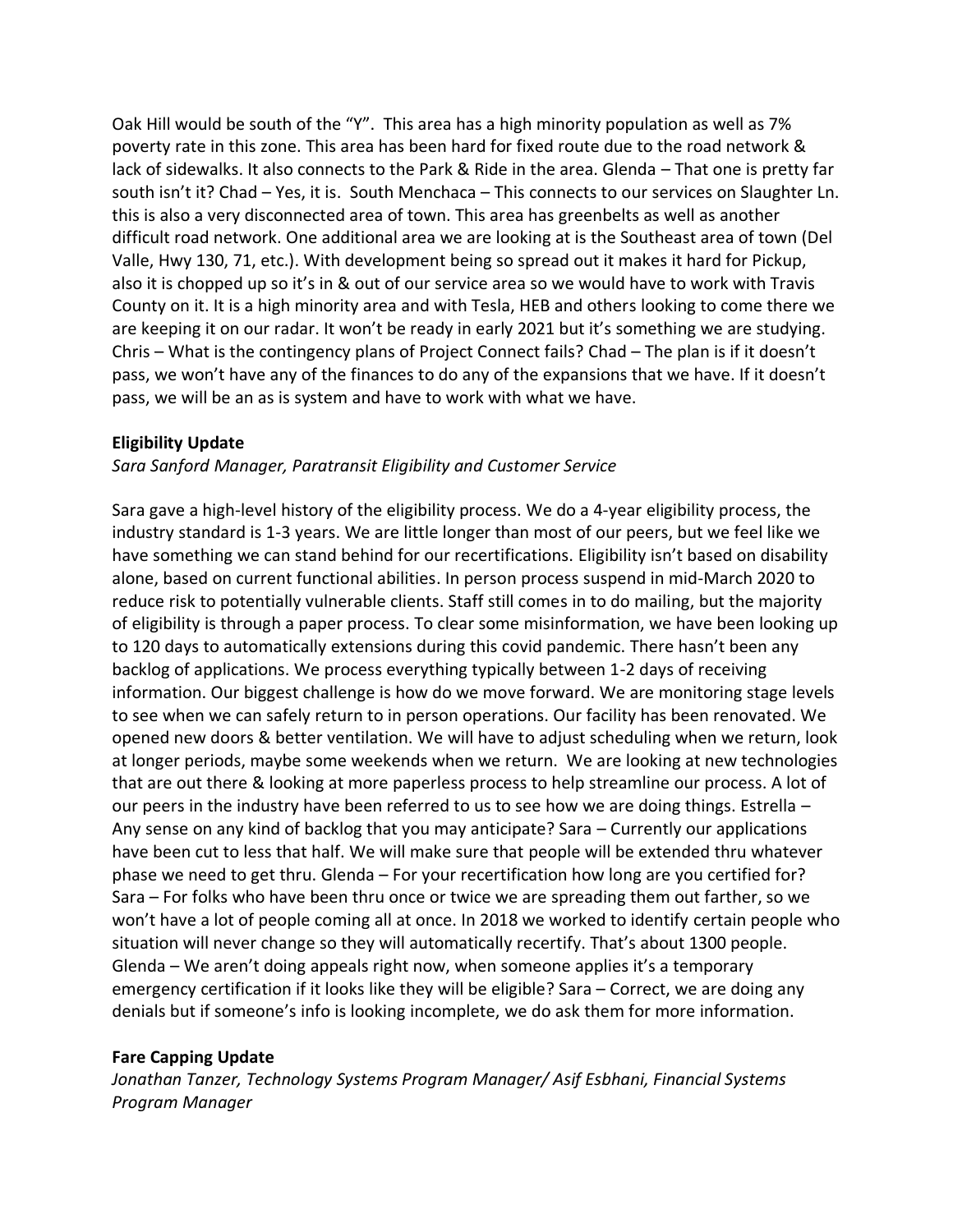Jonathan - Fare capping pilot looking to launch later this fall. For cash to mobile retail, customers will be able to load cash into a virtual wallet on the CapMetro app via retailers (grocery stores, corner stores, drugstores). We will be starting of with over 250 retailers in the Austin area. People will be able to search for nearby locations using the app. Asif – For the Equity Fare Capping Program is a pilot program and we will be announcing the launch date in a few weeks. Low income customers will be able to get the benefits of a 31-day pass without the upfront cost. We are working with One Voice, Urban League, Austin NAACP to find people who would be eligible for the pilot program. We will have up to 200 people that will be eligible for a period up to 6 months. Glenda – The wallet is the purchasing of passing of various services, the 2<sup>nd</sup> is a pilot? I'm confused about the 2. Jonathan – Correct. Glenda – Is the wallet program for any CapMetro user or also a pilot? Asif – It is for any CapMetro app user. Chris – You can add cash to your mobile wallet with a credit card correct? Asif – Correct. Jonathan – Web portal is being built to make sure that it is ADA compliant. Asif will be back in December or January to give updates on the Fare Capping program. Glenda – The portal that you mentioned, is that again for purchasing and is it the app or computer? Jonathan – We have a current marketplace site where people go to order paper passes. We will have an updated website that will replace the marketplace. They could use the app or the marketplace. Glenda – Will it be very similar to how it works? Jonathan – It will be a very similar experience.

#### **Diversity, Equity, Inclusion Council**

*Donna Simmons, EVP Administration/Diversity & Inclusion Officer*

We would like to ask who you would like your representative on the Diversity, Equity, Inclusion Council. When we talk diversity, we are talking about who is at the table. Equity is more about doing things to remove barriers to get people at the table & remaining at the table. Inclusion is around making sure everyone feels welcomed & belonging once at the table. We will have an internal steering committee that will have representation from all CapMetro & frontline departments. We will also have reps from ATU as well as our Contractors. We will also have representatives from our Access & CSAC committees and a community advisory group that is being developed. We will also have some employee resource groups apart of the Council. The council will look internally & externally for various elements. Internally our goal is to have a workforce that is broadly reflective of the community. On the community side our goal is to make sure there is equitable service and amenity distribution. We would like a member of the council to be from Access Committee. We are looking for someone who has a commitment to equity, environmental justice, diversity and inclusion. The time commitment would be 1 meeting every quarter that would last approximately 2 hours. Audrea – When will the meetings start? Donna – They would start in mid to late November. Audrea – Once we are on the council are we required to attend all of the meetings? Donna – That would be the preference. Audrea – How long are you looking to do this? Donna – We are looking for a commitment of at least a year to help get it started & then we will look to see how the council wants to set the bylaws. Audrea has interest in serving on the committee. Chris – Wants to see who has a level of interest on being on the committee. Send an email to Chris and Yannis if interested. Glenda – Usually if you have work committees like this and you have quarterly